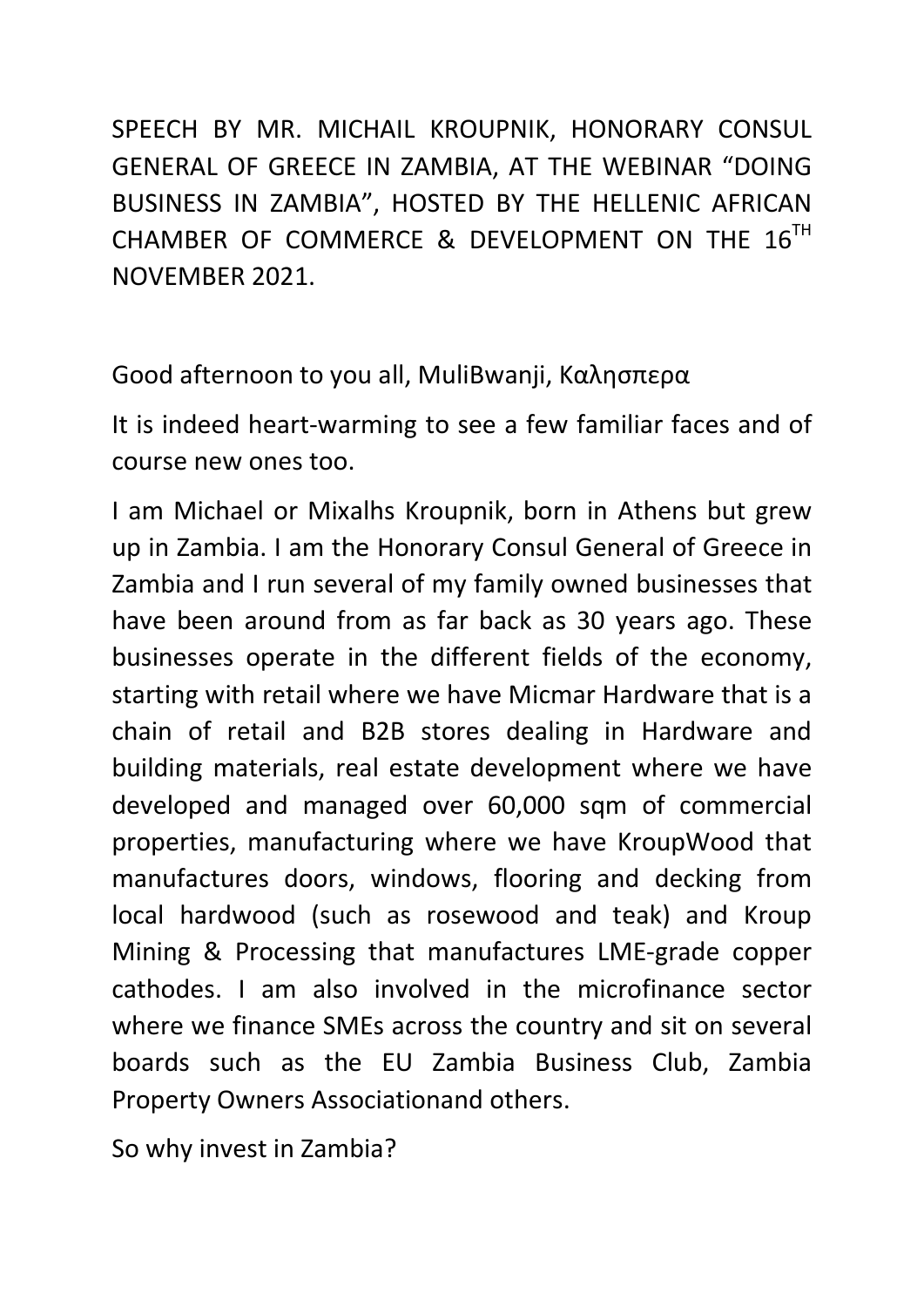A colleague here today said that,"Africa is the next big thing". Zambia over the years has stood out as a good investment destination owing to its peaceful nature and thriving democracy. The change of government recently has added to this sentiment through a business-friendly policy approach which I am sure will translate into higher inflows of much needed investment, both locally and from abroad.

It is undisputable that Zambia competes favourably on the African market as an attractive investment destination. The country is richly endowed with natural resources across various sectors.

For instance, agriculture is one area that offers a lot of investment opportunities owing to a large fertile and arable land resource of approximately 42 million hectares of which only 1.5 million hectares are cultivated every year. This coupled with good road infrastructure, affordable labour and abundant water resources for irrigation (which account for about 40% of the total water resource in the SADC region) truly puts Zambia at the top of the list in potentially being the bread basket of the region and maybe even further.

Mining is another interesting sector. The country prides itself in being the  $7<sup>th</sup>$  largest copper producer in the world and  $2<sup>nd</sup>$ in Africa, holding 6% of the world's known copper reserves. The Minister of Finance has recently committed to tripling this production level before 2030. In addition to this, Zambia also has substantial reserves of cobalt, gold, zinc, lead, manganese, iron ore, uranium, coal, diamonds, emeralds and even more.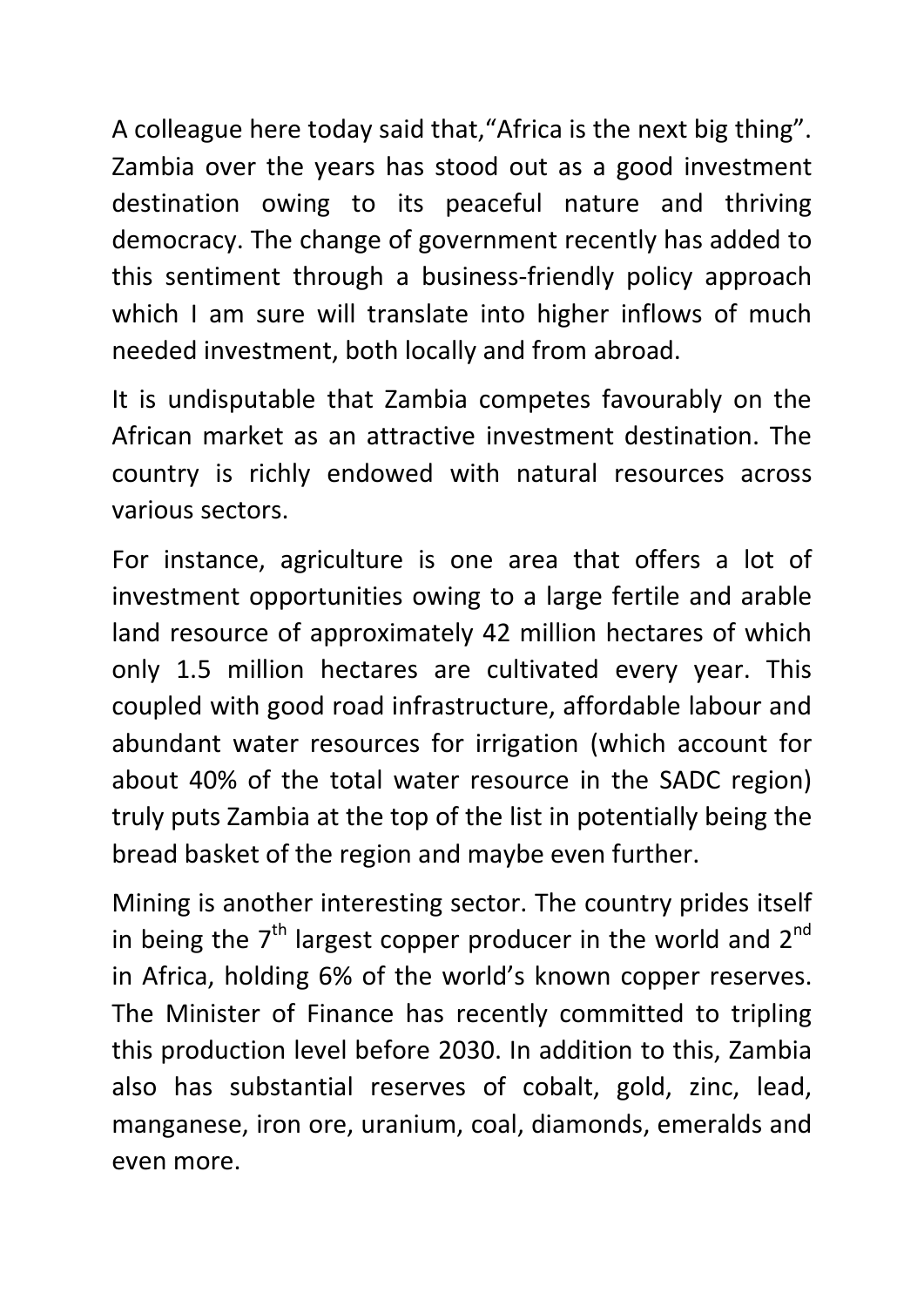Investors can also exploit the tourism sector; something very familiar to Greeks. As home to Victoria Falls, one of the seven wonders of the world, the country also has great untouched potential in other wildlife and nature spots.

The energy sector provides plenty opportunities. Due to the ever-increasing demand for power (currently at 3% per annum) and an overabundance of water resources, an estimated 6,000MW of unexploited hydro-power generation potential is at stake. The recent formation of the dedicated Ministry of Green Economy & Environment is also strong evidence of the emphasis that's been given to renewable energy. A sector that Greek industry can offer very much.

However, Zambia also has its challenges, as every other nation in the world. The unsustainable debt levels and fiscal indiscipline of recent years need to be addressed by the new government and so we hope that with the conclusion of the on-going IMF talks, the country will be put on a path of not only recovery but steady growth. I personally believe strongly in Zambia and it's potential as I do in the potential of Greek businesses to expand abroad into profitable markets such as this one.

Events such as this, held by the Chambers of Commerce of both countries serve not only as open forums for discussion but also act as podiums on which to advertise a country's investment potential. I therefore would like to thank all involved for making this happen today.

I mentioned the EU Zambia Business Club earlier. I sit on its board and we recently completed a survey on "HOW